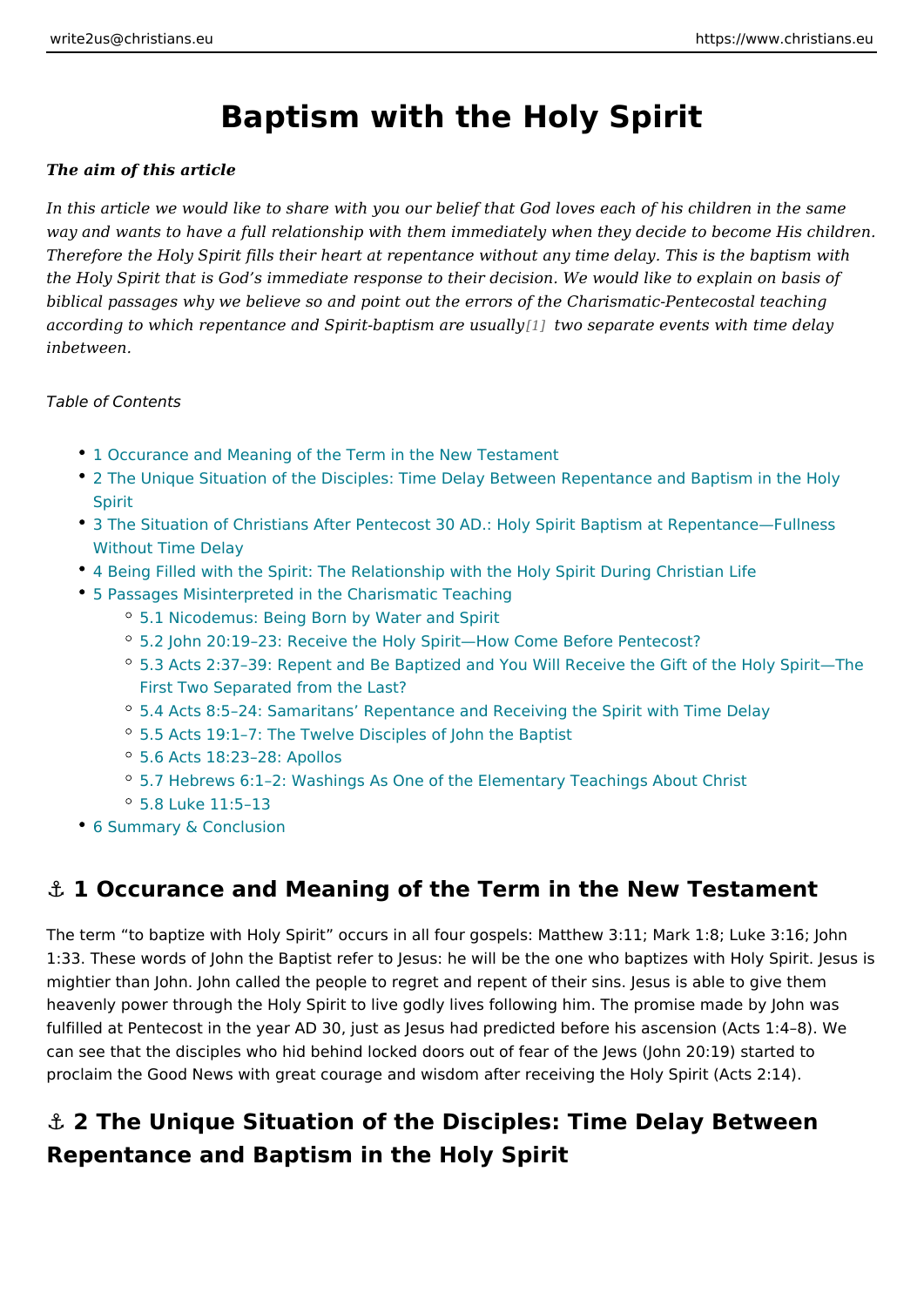The first disciples decided to follow Christ but they had to wait till Pentecost 30 the Spirit. We find the reason for this time delay in Jesus words:

Nevertheless, I tell you the truth: it is to your advantage that I go away go away, the Helper will not come to you. But if I go, I (Jwoihh s1e6n: of )him to

On the last day of the feast, the great day, Jesus stood up and cried out thirsts, let him come to me and drink. Whoever believes in me, as the S said, Out of his heart will flow rivers of living water. Now this he sai whom those who believed in him were to receive, for as yet the Spirit had given, because Jesus was not  $y \notin b$  bond  $\overline{a}$  i  $b$ i  $\overline{b}$   $d$   $39)$ 

As these passages show, the disciples were in a unique situation: although they follow Jesus when they first met him, they only received the Holy Spirit *p*later, af They had to wait because the Spirit had not been given yet (John 7:39). However (i.e. the third divine person was revealed at Pentecost) there has no longer been have decided to follow Jesus to wait: they can be filled with the Holy Spirit with

## 3 The Situation of Christians After Pentecost 30 AD.: Ho Baptism at Repentance Fullness Without Time Delay

After Pentecost repentance and baptism in the Holy Spirit are not two separate  $\epsilon$ If someone opens his heart and invites God into his life God makes his home in

And I will ask the Father, and he will give you another Helper, to be with even the Spirit of truth, whom the world cannot receive, because it neit knows him. You know him, for he dwells with you and will be in you. & Jesus and him, If anyone loves me, he will keep my word, and my Father will love will come to him and make our hom (a) owhinh  $1$  h4i: m  $6$  17 & 23)

Jesus first speaks about sending the Holy Spirit that he will be with the believer Father and himself. This means that by receiving the Holy Spirit actually the Tri with uAs not only a part of the Father and a part of Jesus make abode in us whe neither is the Holy Spirit poured out into the heart of the coTnh ending arp in allegatisite is: to love him and the decision to keep his Gwo**rdrdoes nhoits doealsaey** with his love but comes immediately and pours it out into the believer s heart:

& God s love has been poured into our hearts through the Holy Spirit wh given to  $($ Romans  $5:5)$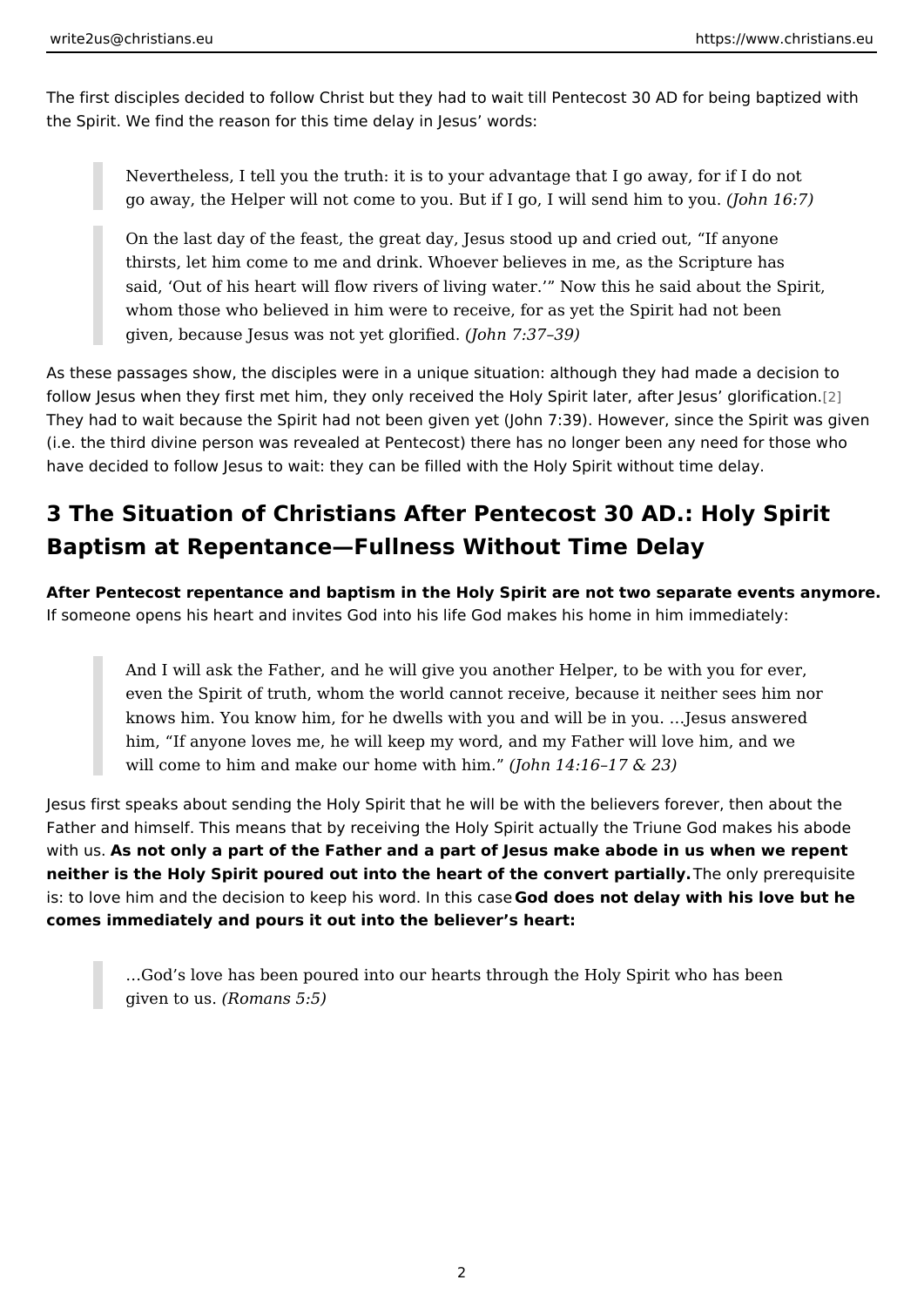It is very far from God s being that he gives only a reduced quantity of his love Him. On the othe the a Holly Spirit is a person who cannot be divided in part is eo a portion of  $\mathbf{F}$ mass of water. His work is often compared with that of water that revives, refres thirst but we can never read in such passages that God first gives a little portio full quantity. Whee Old Testam opromises the Holy Spirit using the picture of water speaks in terms of fullhesaisa:h 32:14 16; 44:1 5; 43:19 20; 41:17 20; 35:7; 55:1 2; Ezechiel 47:1 12)

Sincehe Holy Spirit is a peenishoen he is present in someone s helafrheorish opriess not. then he is present fully, with his complæmed beinscequently he fills a person s hear

For we ourselves were once foolish, disobedient, led astray, slaves to v and pleasures, passing our days in malice and envy, hated by others an another. But when the goodness and loving kindness of God our Saviour saved us, not because of works done by us in righteousness, but accord mercy, by the washing of regenerati[on a](#page-8-0)nd the Holdy Spirit, whom he poured out on us richly through Jesus Christ our Saviour, so that being grace we might become heirs according to the h $\phi \bar{p}$  et usef & t&r7) allife.

In the context Paul speaks about repentance. Once we were disobedient but God of regeneration and renewal of the Holy Spirit, whom hRed On Hulf De undeua posnthat repentance and receiving the Spir(i.e.chuvly, since the richness of God cannot me merely gives the Spirit coparanticall by e regarded as two separate we hime intespecur with a time delay in between.

If someone has not received the Spirite risc malot, washed, renewed and regenerated. Consequent the yis not save the instified and is not an heir of eternal life (v. 7).

In another pas Baugle connects receiving the Spirit fully with being a member of the

For just as the body is one and has many members, and all the members though many, are one body, so it is with Christ. For in one Spirit we we into one body Jews or Greeks, slaves or free and all were made to drink (1 Corinthians 12:12 13)

Every member of the church was made to drBneking from a de Stoird trink is again a strong expression of fulln asswe showed above, as the Spirit is a person he can only giv and not partially. If he gives himself to drink, dbesd bles Tififatly uand jive us a sip of himself and later everything. Such a teaching fits rather the oriental concept of God and a mass of enteuty not the personal God who revealed himself in the Bible.

If there were two steps of receiving the Holy Spirit (first partially and then fully or two kinds of Christians in the church according to the quantity of the Spirit th 12 does not show such a picture of the church. If we look at the weiddehr acromotext P every member of the church is very precious because the same Spiyriwhomeshen hir confesses Jesus as his fr $\omega$ om dw  $\boldsymbol{a}$  por he has received ique transhians 12:3 11. There a differences in the gifts, in the ministries and aim the esfinent to pleat at all about differences in the quantity of the hsping thim partially of fully) although it would be very contained by the very stated by a through it would be very stated by an integration of the very stated by a through it would be v appropriate to mention it in verses 4 6 if such a distinction existed. All the gifts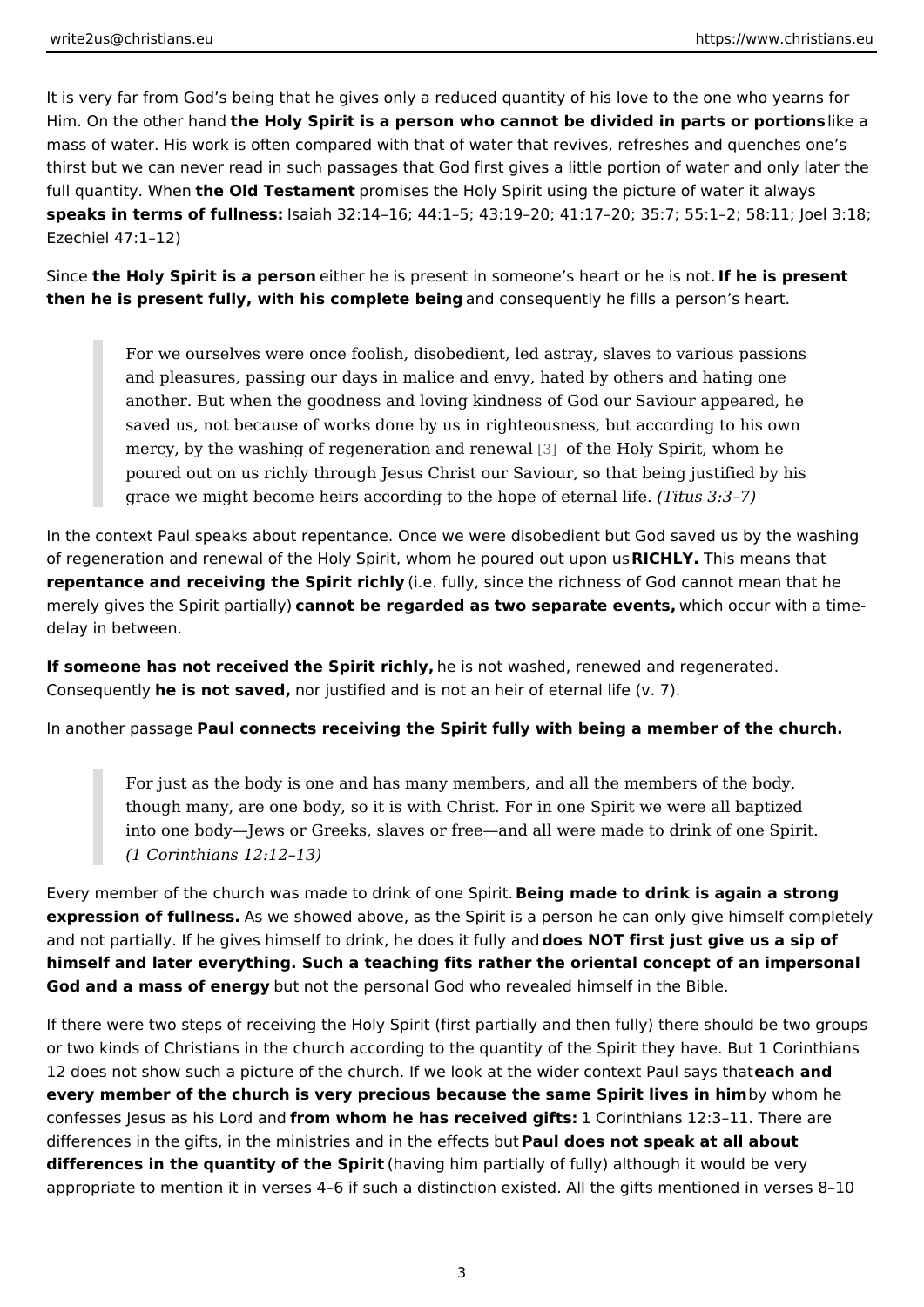<span id="page-3-0"></span>are signs that someone is filled with the Spirit not only speaking in tongues, as highlights it as a clear sign of that someone is baptized with the Holy Spirit.

Romans 8:1 all of excludes fleshly Christianity like the charismatic teaching usual Christians without baptism in the Holy Spirit<sup>[4]</sup> **Figs** who live conding to the cannot please God and they will die. Christians are controlled by the Spirit and body. Being controlled by the Spirit is a clear expression of being filled with Hir whole being with his children from the beginning and He wants to sWuppowrbuthdem in he do it only partially just in the beginning when a newborn Christian usually ha fights? He gives us the fullness so that we experience a deweipthrehliantionushoip which we are able to live a victorious life in obedience.

Paul s own example Damascus is also a testimony for that being filled with the Ho separated from repeAtcansc 9:17.1BBy the way, there is no report about speaking in t classic charismatic theory teaches) or any other visible gift of the Spirit when A

Also Pncts 10:44, 46he case of Cornewieus can see that the Spirit was poured out on household at their repentance and, what is more, before their baptism with wate classic charismatic teaching the sequence should be: repentance, water baptism

## & 4 Being Filled with the Spirit: The Relationship with th Spirit During Christian Life

At repentance God starts dwelling in us byhtheis Holy e Septing in ship with him which can strengthened by our obedi(egnocoed decisions, devotiobnut parlasyoe mo) eakened by our disobedienc8uch expressions as be filled with **Epthees Sapisific of role** do not grieve the H Spirit of Gouphesians 4:30 w that it strongly depends on us, our obedience how m Spirit can work in us. Paul says som eStahiantgiasnism i51 a2t biwe live by the Spirit, let us a by the Spirit.

In Acts 4:31 the first Christians were praying fervently and experienced great st the Holy Spirit:

&they were all filled with the Holy Spirit and continued to speak the wo boldness.

We find the exprebsesinog filled with the Spilsiot in other situationwshein Alcets Holy Spirit strengthened someone in a difficult A  $s$ itts  $a$ it: is  $m:0$ ; Acts 13B:  $\theta$  in  $g$  filled with the strength  $a$ Spirit in such cases has a different meaning than e.g. in Acts 2:4 or elsewhere v and received the Holy Spirit (e.gt. iAcnst9the)beginning of the relationship with th but a strengthening of it and experiencing His power and help in a special way.

When we read about a Christian being full id fdtchees Hold mis mospainit that he was baptized Spirit while others werid moetabstthat by his obedience the work of the Holy Spirit his life, gActs 6:5: They chose Stephen, a man full of faith and of the Holy of Spinid mean that the other six brothers were not baptized with the Holy Spirit in contra

#### &" 5 Passages Misinterpreted in the Charismatic Teaching

There are some passages in the New Testament which are explained by most Cha

4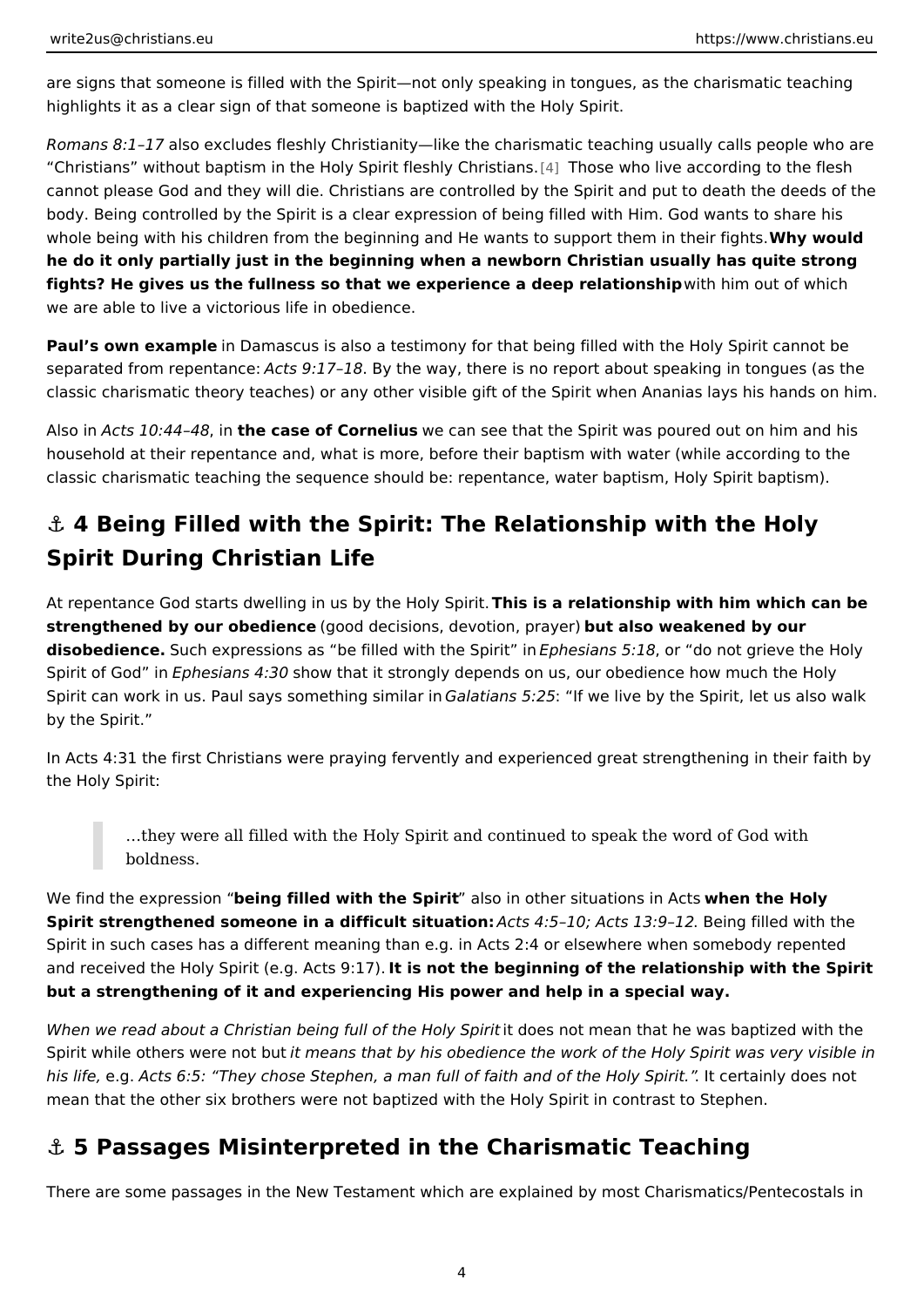<span id="page-4-0"></span>such a way as if repentance and being baptized / filled with the [Sp](#page-8-0)oilft weeke espepa the things explained above in front of our eyes it will be no problem to understa the right way.

&" 5.1 Nicodemus: Being Born by Water and Spirit

&unless one is born of water and the Spirit, he cannot ented othme kingdor  $3:5)$ 

The charismatic misinterpretation of boxeprisien 5 with havia and with the piritare two separate events because of the amod n Ausn whe candready explained concerning Titus 3 ( footnote No. 2) two expressions **and a** between the language of the Bible very often a which means both expressions refer to the same exponential different aspects. We showed above wated is used in the Old Testament as a metaphor  $\omega$  fgthe Spirit

For I will pour water on the thirsty land, and streams on the dry ground Spirit upon your offspring, and my blessing on your descendants. They among the grass like willows by flow is a inferred among the grass like willows by flow is a inferred amount

Pouring water on the thirsty land and pouring the Spirit on Israel s offspring are actually, they mean the same. Israel is compared with a dry land and then with v after receiving the blessing, i.e. the Spirit (Spirit and blessing are beaming a paral born by water and Spirit in John 3 means simply being renewed by ikteeth to wya Sepriri renews the one who is washed by it.

In Ezekiel 36:22 38 we find similar expressions which, however, describe even m birth from ab@yewhich is an action carried out by God and thus fits very well as a wanted to say in John 3 (and expected Nicodemus to understand as the teacher of

I will sprinkle clean water on you, and you shall be clean from all your and from all your idols I will cleanse you. And I will give you a new hea spirit I will put within you. And I will remove the heart of stone from yo you a heart of flesh. And I will put my Spirit within you, and cause you statutes and be careful to  $obdE$  mew incull  $\&$  \$:25 27)

The whole context speaks about an action (i.e. the birth from above which presu person repents) that is carried out by God and not by man like in the case of wa hand, if in John 3:5 Jesus also meant the baptism by water, why does he speak f Spirit and does not say a word about baptism by water? Separating water and Sp problem as what we pointed out concerning Titus 3: those who only received bap enter into the kingdom of God, consequently they do not have citizenship in heaven are baptized with water until they do not get the baptism with the Spirit.

However, accord Prhgilippians 3020 citizenship is in heaven & which is valid for eve converted to Jesus.

5.2 John 20:19 23: Receive the Holy Spirit How Come Before Pent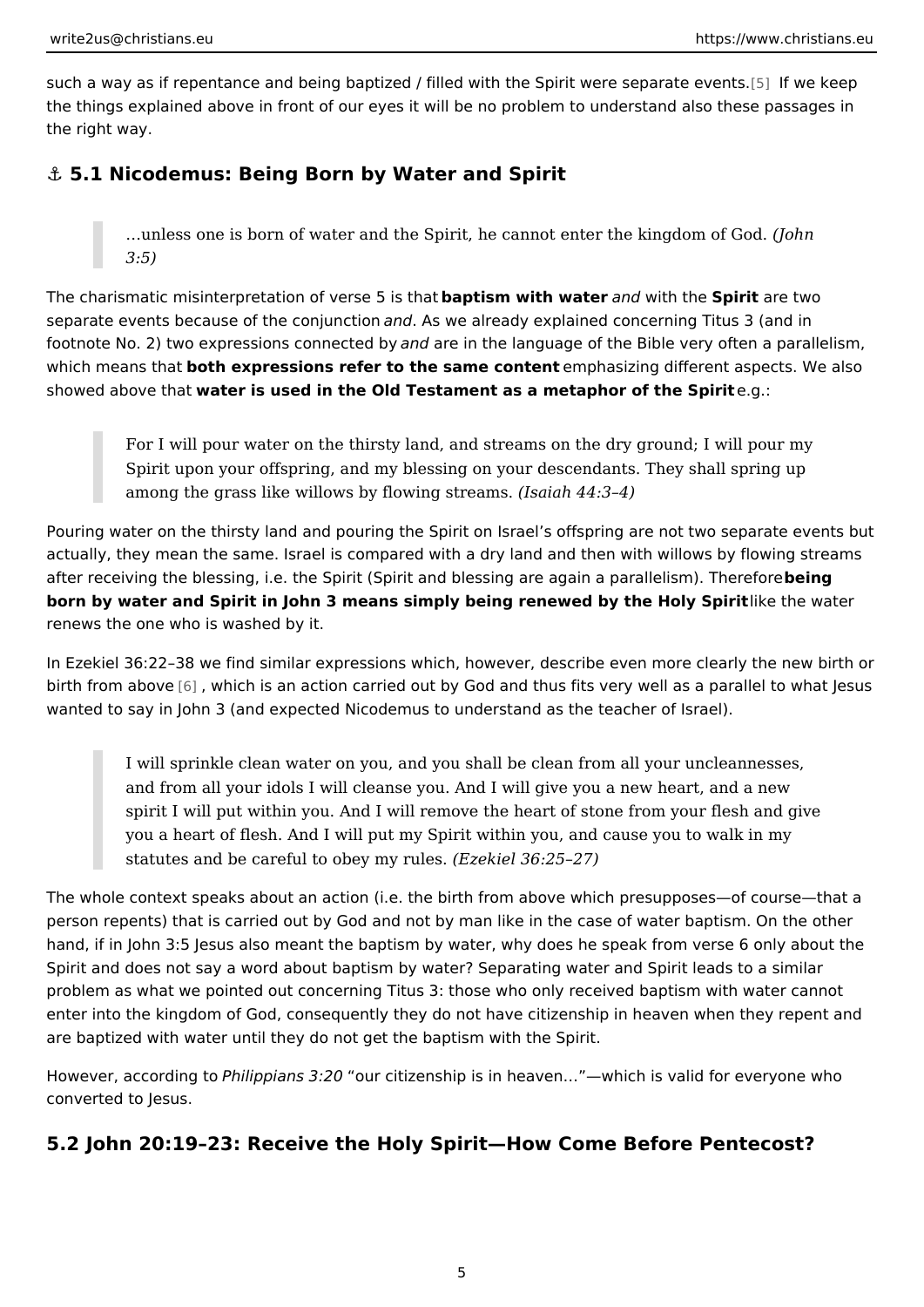& he breathed on them and said to them, Receive Jtch hen H2cOI; $\alpha$ 25) pirit.

As we pointed out above the prerequisite of sending the Holy Spirit was Jesus g (John 7:39 and John 16:7). These prerequisites, however, had not been fulfilled had not ascended yet to the Father to his wheomy aventuate that the disciples received the Holy Spirit in this sMeasteo 22 is othe irmation of Jesus promise given the farewell discourses about sending the Chbeun wanted to remind his disciples wh rejoicing at his appearance that he had to leave the Earth: he would not leave th send them the Holy Spirit. The symbolic act of breathing could help them unders between Jesus and the Holy Spirit whom they were to receive some days later (A

5.3 Acts 2:37 39: Repent and Be Baptized and You Will Receive th Holy Spirit The First Two Separated from the Last?

&Repent and be baptized every one of you&and you will receive the gift SpiritActs 2:38)

There is no reason to conclude from this passage that repentance with baptism a Holy Spirit are two separate events with possible time delay in-between. Which o tools) would Peter have had to express that repentance is answered by God with immediately and by the Apostels with water baptism? We can sheee himoly esspeisit 42 47 immediately started working in their life greatly. He fillærddtheeinfohremaerd great mira in and among them: deep brotherly love and unity.

5.4 Acts 8:5 24: Samaritans Repentance and Receiving the Spirit Time Delay

& Peter and John, who came down and prayed for them that they might re Spirit, for he had not yet fallen on any of them, but they had only been name of the Lord  $($ J $\&$ stus $8:14$  16)

The evangelism of the Samaritans was a historic event which proved that not onl and welcomed in God s kingdom. Because of the enmity for several centuries bet the Jews it was important that Peter and John as apostles and pillars of the chu new Samaritan converts and to express to them that they were accepted in the C Christ. But how shall we understand that: the Spirit had not yet fallen upon any been baptized in the name of the Lord Jesus. Basing on the first part of this tre understand it so that they were not filled with the Holy Spirintew Shpeinrithseyfadbingerte upon them must have therefore a different meaning here. It must refer to a powerf acting of the [Sp](#page-8-0)iaitclear sign of the Spirit s presence in their lives that they had before Peter s and John s coming. It smounst thhain op bieseibalse verse 18 sSaiyns: on saw that the Spirit was bestowed through the laying on of the apostles hands. So w 17: They were receiving the Holy Stpeiyitres eit the gift of the Holy Spirit, most probably speaking in tongues. This was a confirmation of that the Spirit works ir not the moment when the Spirit was poured out into Theiface athat it happened thr Peter and John and not through Philipp when they repented could be explained b

6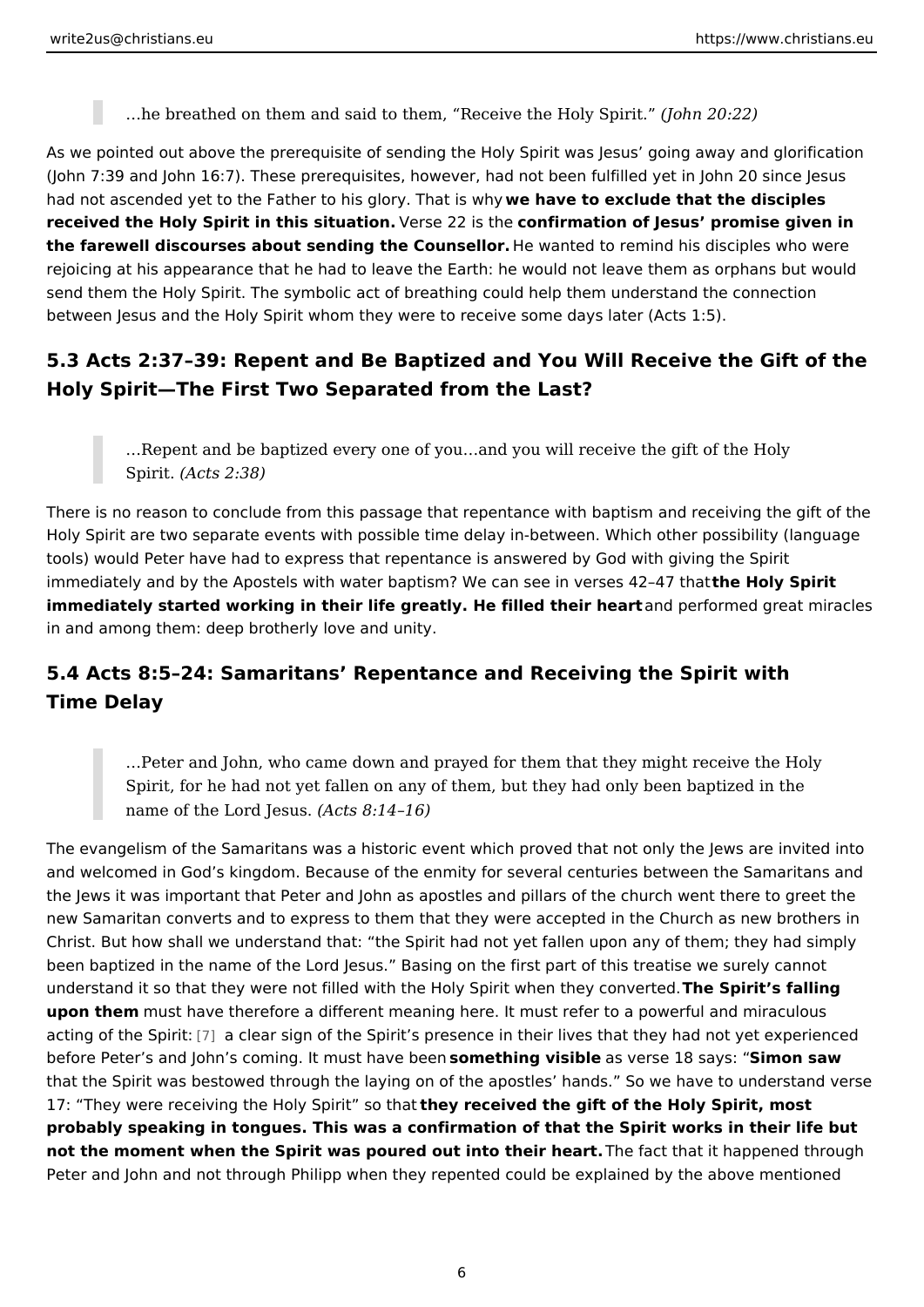unique situation of the Samaritans. It was important that their acceptance in the  $a$  p o s t  $e[8]$ .

5.5 Acts 19:1 7: The Twelve Disciples of John the Baptist

Did you receive the Holy Spirit when you believed? And they said, No even heard that there is a  $HbAvctsp19i.t2$ )

These disciples were baptized into John s baptism that means they were John s teaching but did not know the teaching of Jesus neither about the eHo ay nScotirit. Co regard them as Chrit the ames supposte he hymetere men in Asia Minor who had heard about John the Minor who had Baptist ahnadd repented from their sins and had been trying a to olid engig to the housisly recognitions. That s why they are called disciples in v.1 and Paul regards them. they had also fellowship with Tehaecyh gooth  $\texttt{eo.know}$  Christianity through Paul and acc immediately. They decided to follow Christ and so Paul baptized them and they r immediately. When Paul laid his hands on them they also received gifts from the and prophesying.

#### 5.6 Acts 18:23 28: Apollos

He had been instructed in the way of the Lord. And being fervent in spir taught accurately the things concerning Jesus, though he knew only the  $John(Acts 18:25)$ 

Although also about Apollos we read that he knew only the baptism of John he di from the twelve disciples of John in Acts 19:

- he had been instructed in the way of the Lord
- $^{\bullet}$  he was fervent in spirit (cf. Romans 12:11 as the only parallel in the New Te expression: it is clearly about Christians)
- he spoke and taught accurately the things concerning Jesus
- He began to speak boldly in the synagogue
- \* but when Priscilla and Aquila heard him, they took him and explained to him accurately.
- he was not baptized by Aquila and Priscilla

All these differences sAhpoon I bisawas on a completely different level than thossoe twe that although there were things he did not know about Jesus aAnopluthae aChrdriBstian ailth regarded him as a brotherand Cobnissequently they did not baptize him but just expl things he lacked.

5.7 Hebrews 6:1 2: Washings As One of the Elementary Teachings Christ

#### $&$  instruction about was hill negos  $&$  ws 6:2a)

Washings (in Greek:  $2 \pm \hat{A} \tilde{A}^T \tilde{A}^T \tilde{A}^T \pm$ ) [baptisma, Plural of bapt**ismossa**]mærded**entes mo**tionned in 9:10: various washings . Washings refer here (9:10) to the ritual washings accord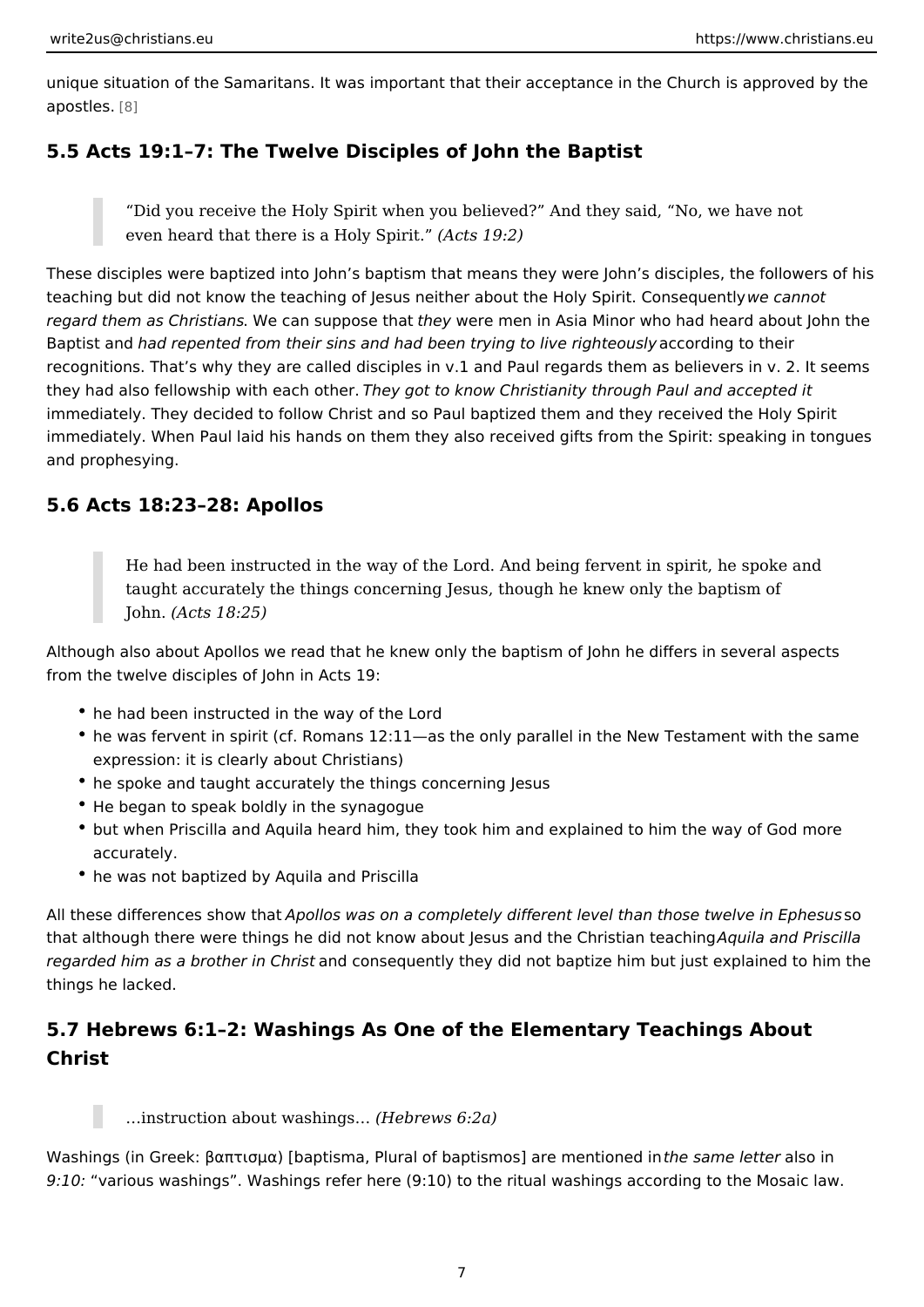<span id="page-7-0"></span>The aim of Hebrews is to encourage Jewish Christians not to fall back to Judaism and to point out the differences between faith in the Old Testament and New Testament. Therefore the most probable understanding of the *instruction about washings* is **to distinguish clearly the baptism of Jesus from the ritual washings according to the law and other washings of the Old Testament timelike the** proselyte baptism or the baptism of John. This **is indeed a fundamental teaching,** which the addressees understood when they became Christians and the author wants to remind them of it. This understanding does not support the Charismatic theory (washings = water baptism and Spirit baptism) but fits well the topic and the teaching of the Letter to the Hebrews.

### **5.8 Luke 11:5–13**

…how much more will the heavenly Father give the Holy Spirit to those who ask him! *(Luke 11:13b)*

Basing on this passage Charismatics and Pentecostals organise special meetings where they "ask God" for the Holy Spirit. However, the context and the original Greek text do not support this understanding. The Greek text says only (as NASB quoted above): "those who ask him" and does not say "those who ask him for the Spirit". In the context Jesus teaches his disciples to pray and as an encouragement he speaks about how God relates to our prayers. In the parallel passage in Matthew 7:11 instead of Holy Spirit "good things" is written. So Jesus wants to say that we can turn to God as to a loving father when we need help and what we ask him for is in harmony with his will (1 John 5:14). According to Luke's Gospel, Jesus wants to emphasize that the Holy Spirit is the best thing that God gives to those who ask him. Every other good thing he gives us, he gives through the fellowship, leading and strengthening of the Spirit. The first time this promise was fulfilled was at Pentecost, when Jesus' disciples received the Holy Spirit.

# **⚓ 6 Summary & Conclusion**

Christian life starts with a decision to turn away from sin and follow Christ. God's response to this decision is that he immediately pours out his Spirit abundantly into the heart of the new convert so that he can experience that God has accepted him as his child. By the Spirit he can experience God's love, peace and power in fighting against sin. The Spirit fills his heart so that he can love his brothers and other people who do not know God yet. He helps him understand the sound teaching about Christ and come to unity with other Christians. No Christian has to wait for being baptized with the Holy Spirit after he repented because he is God's beloved child whom God wants to give his fullness:

But to all who did receive him, who believed in his name, he gave the right to become children of God, who were born, not of blood nor of the will of the flesh nor of the will of man, but of God. And the Word became flesh and dwelt among us, and we have seen his glory, glory as of the only Son from the Father, full of grace and truth. (John bore witness about him, and cried out, "This was he of whom I said, 'He who comes after me ranks before me, because he was before me.'") And from his fullness we have all received, grace upon grace. *(John 1:12–16)*

Your Email\*